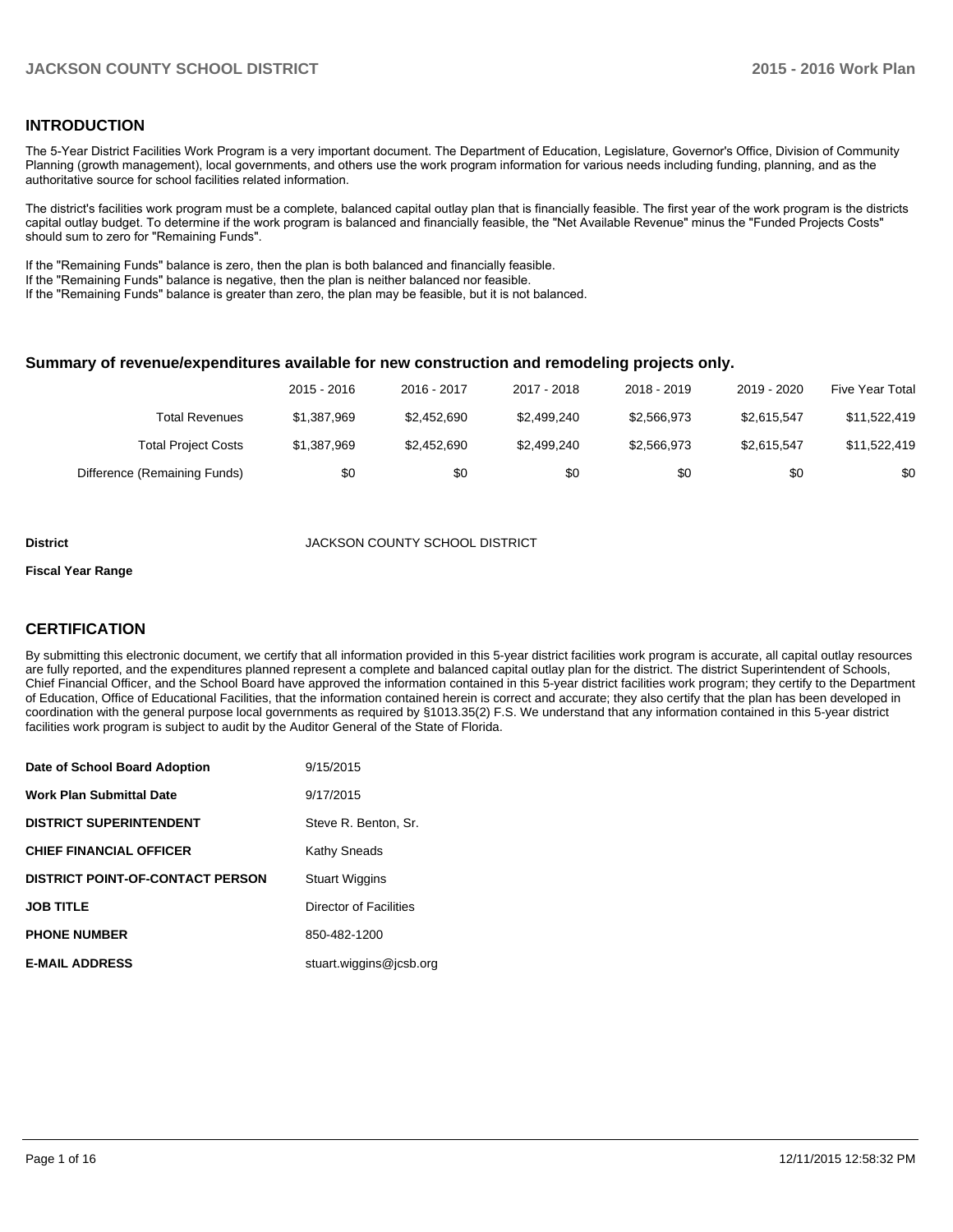# **Expenditures**

#### **Expenditure for Maintenance, Repair and Renovation from 1.50-Mills and PECO**

Annually, prior to the adoption of the district school budget, each school board must prepare a tentative district facilities work program that includes a schedule of major repair and renovation projects necessary to maintain the educational and ancillary facilities of the district.

| Item                      |                                                                                                                                                                                                                                                                                                                                                                                                                                                                             | $2015 - 2016$<br><b>Actual Budget</b> | 2016 - 2017<br>Projected | 2017 - 2018<br>Projected | 2018 - 2019<br>Projected | 2019 - 2020<br>Projected | <b>Total</b> |
|---------------------------|-----------------------------------------------------------------------------------------------------------------------------------------------------------------------------------------------------------------------------------------------------------------------------------------------------------------------------------------------------------------------------------------------------------------------------------------------------------------------------|---------------------------------------|--------------------------|--------------------------|--------------------------|--------------------------|--------------|
| <b>HVAC</b>               |                                                                                                                                                                                                                                                                                                                                                                                                                                                                             | \$115,000                             | \$115,000                | \$115,000                | \$115,000                | \$115,000                | \$575,000    |
| Locations:                | ADMINISTRATIVE BUILDING, Adult Education Center, COTTONDALE ELEMENTARY, COTTONDALE SENIOR HIGH, Early Childhood<br>Center, FRANK M GOLSON ELEMENTARY, GRACEVILLE ELEMENTARY, GRACEVILLE HIGH, GRAND RIDGE SCHOOL, HOPE SCHOOL,<br>JACKSON ALTERNATIVE SCHOOL (CACL/ACE), MAINTENANCE YARD, MALONE SCHOOL, MARIANNA HIGH (OLD), MARIANNA HIGH<br>SCHOOL (NEW), MARIANNA MIDDLE, RIVERSIDE ELEMENTARY, SNEADS ELEMENTARY, SNEADS SENIOR HIGH, TRANSPORTATION<br>CENTER        |                                       |                          |                          |                          |                          |              |
| Flooring                  |                                                                                                                                                                                                                                                                                                                                                                                                                                                                             | \$115,000                             | \$115,000                | \$115,000                | \$115,000                | \$115,000                | \$575,000    |
| Locations:                | ADMINISTRATIVE BUILDING, Adult Education Center, COTTONDALE ELEMENTARY, COTTONDALE SENIOR HIGH, Early Childhood<br>Center, FRANK M GOLSON ELEMENTARY, GRACEVILLE ELEMENTARY, GRACEVILLE HIGH, GRAND RIDGE SCHOOL, HOPE SCHOOL.<br>JACKSON ALTERNATIVE SCHOOL (CACL/ACE), MAINTENANCE YARD, MALONE SCHOOL, MARIANNA HIGH (OLD), MARIANNA HIGH<br>SCHOOL (NEW), MARIANNA MIDDLE, RIVERSIDE ELEMENTARY, SNEADS ELEMENTARY, SNEADS SENIOR HIGH, TRANSPORTATION<br><b>CENTER</b> |                                       |                          |                          |                          |                          |              |
| Roofing                   |                                                                                                                                                                                                                                                                                                                                                                                                                                                                             | \$20,000                              | \$20,000                 | \$20,000                 | \$20,000                 | \$20,000                 | \$100,000    |
| Locations:                | ADMINISTRATIVE BUILDING, Adult Education Center, COTTONDALE ELEMENTARY, COTTONDALE SENIOR HIGH, Early Childhood<br>Center, FRANK M GOLSON ELEMENTARY, GRACEVILLE ELEMENTARY, GRACEVILLE HIGH, GRAND RIDGE SCHOOL, HOPE SCHOOL,<br>JACKSON ALTERNATIVE SCHOOL (CACL/ACE). MAINTENANCE YARD. MALONE SCHOOL. MARIANNA HIGH (OLD). MARIANNA HIGH<br>SCHOOL (NEW), MARIANNA MIDDLE, RIVERSIDE ELEMENTARY, SNEADS ELEMENTARY, SNEADS SENIOR HIGH, TRANSPORTATION<br>CENTER        |                                       |                          |                          |                          |                          |              |
| Safety to Life            |                                                                                                                                                                                                                                                                                                                                                                                                                                                                             | \$30,000                              | \$30,000                 | \$30,000                 | \$30,000                 | \$30,000                 | \$150,000    |
| Locations:                | ADMINISTRATIVE BUILDING, Adult Education Center, COTTONDALE ELEMENTARY, COTTONDALE SENIOR HIGH, Early Childhood<br>Center, FRANK M GOLSON ELEMENTARY, GRACEVILLE ELEMENTARY, GRACEVILLE HIGH, GRAND RIDGE SCHOOL, HOPE SCHOOL,<br>JACKSON ALTERNATIVE SCHOOL (CACL/ACE), MAINTENANCE YARD, MALONE SCHOOL, MARIANNA HIGH (OLD), MARIANNA HIGH<br>SCHOOL (NEW), MARIANNA MIDDLE, RIVERSIDE ELEMENTARY, SNEADS ELEMENTARY, SNEADS SENIOR HIGH, TRANSPORTATION<br>CENTER        |                                       |                          |                          |                          |                          |              |
| Fencing                   |                                                                                                                                                                                                                                                                                                                                                                                                                                                                             | \$17,000                              | \$17,000                 | \$17,000                 | \$17,000                 | \$17,000                 | \$85,000     |
| Locations:                | ADMINISTRATIVE BUILDING, Adult Education Center, COTTONDALE ELEMENTARY, COTTONDALE SENIOR HIGH, Early Childhood<br>Center, FRANK M GOLSON ELEMENTARY, GRACEVILLE ELEMENTARY, GRACEVILLE HIGH, GRAND RIDGE SCHOOL, HOPE SCHOOL.<br>JACKSON ALTERNATIVE SCHOOL (CACL/ACE), MAINTENANCE YARD, MALONE SCHOOL, MARIANNA HIGH (OLD), MARIANNA HIGH<br>SCHOOL (NEW), MARIANNA MIDDLE, RIVERSIDE ELEMENTARY, SNEADS ELEMENTARY, SNEADS SENIOR HIGH, TRANSPORTATION<br><b>CENTER</b> |                                       |                          |                          |                          |                          |              |
| Parking                   |                                                                                                                                                                                                                                                                                                                                                                                                                                                                             | \$0                                   | \$0                      | \$0                      | \$0                      | \$0                      | \$0          |
|                           | Locations: No Locations for this expenditure.                                                                                                                                                                                                                                                                                                                                                                                                                               |                                       |                          |                          |                          |                          |              |
| Electrical                |                                                                                                                                                                                                                                                                                                                                                                                                                                                                             | \$40,000                              | \$40,000                 | \$40,000                 | \$40,000                 | \$40,000                 | \$200,000    |
| Locations:                | ADMINISTRATIVE BUILDING, Adult Education Center, COTTONDALE ELEMENTARY, COTTONDALE SENIOR HIGH, Early Childhood<br>Center, FRANK M GOLSON ELEMENTARY, GRACEVILLE ELEMENTARY, GRACEVILLE HIGH, GRAND RIDGE SCHOOL, HOPE SCHOOL,<br>JACKSON ALTERNATIVE SCHOOL (CACL/ACE), MAINTENANCE YARD, MALONE SCHOOL, MARIANNA HIGH (OLD), MARIANNA HIGH<br>SCHOOL (NEW), MARIANNA MIDDLE, RIVERSIDE ELEMENTARY, SNEADS ELEMENTARY, SNEADS SENIOR HIGH, TRANSPORTATION<br><b>CENTER</b> |                                       |                          |                          |                          |                          |              |
| Fire Alarm                |                                                                                                                                                                                                                                                                                                                                                                                                                                                                             | \$0                                   | \$0                      | \$0]                     | \$0]                     | \$0]                     | \$0          |
|                           | Locations: No Locations for this expenditure.                                                                                                                                                                                                                                                                                                                                                                                                                               |                                       |                          |                          |                          |                          |              |
| Telephone/Intercom System |                                                                                                                                                                                                                                                                                                                                                                                                                                                                             | \$0                                   | \$0                      | \$0]                     | \$0]                     | \$0]                     | \$0          |
|                           | Locations: No Locations for this expenditure.                                                                                                                                                                                                                                                                                                                                                                                                                               |                                       |                          |                          |                          |                          |              |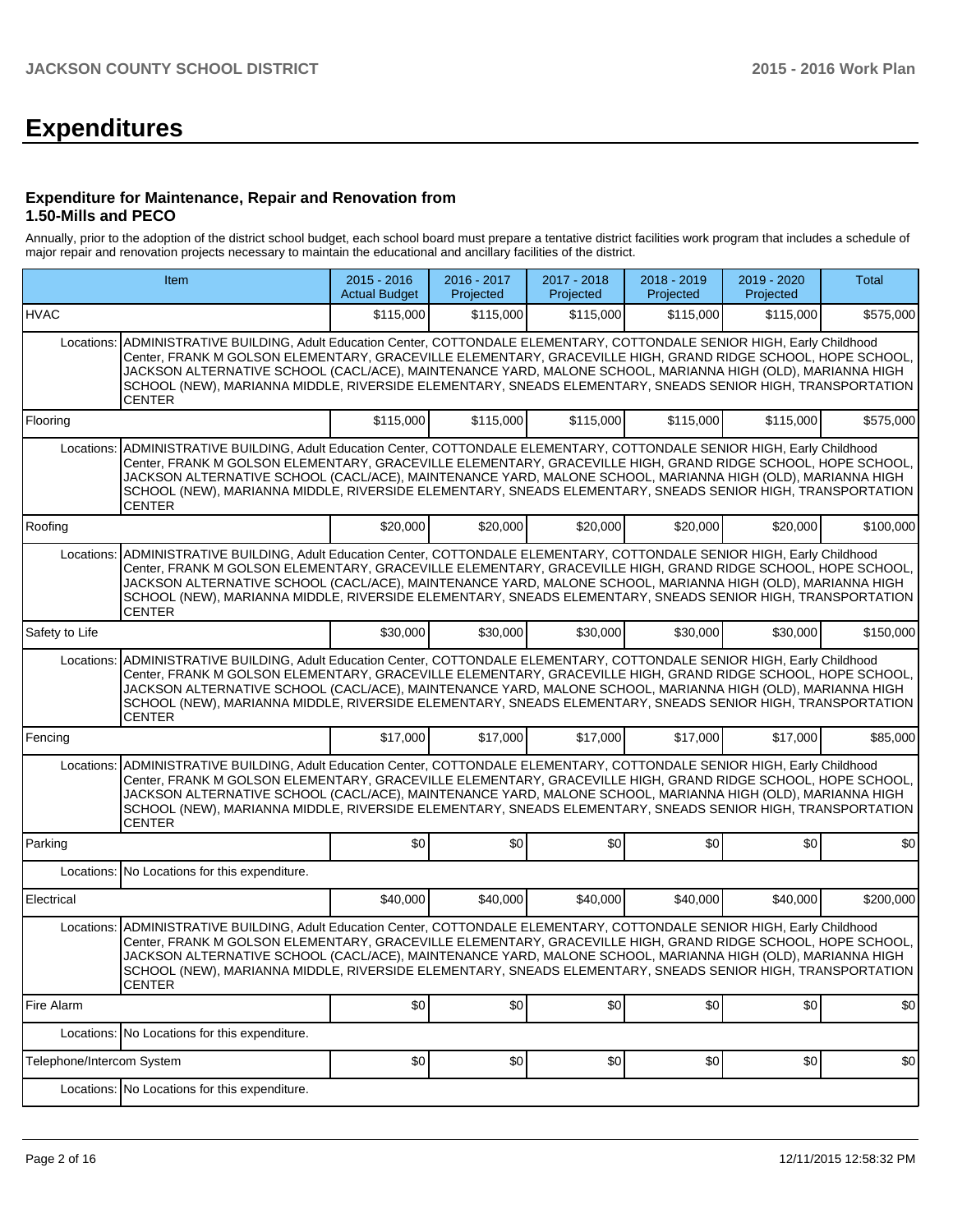| l Closed Circuit Television                                                                                                                                                                                                                                                                                                                                                                                                                                                            |                                                                                                                                                                                                                                                                                                                                                                                                                                                                                        | \$0       | \$0       | \$0       | \$0       | \$0       | \$0         |  |  |  |  |  |
|----------------------------------------------------------------------------------------------------------------------------------------------------------------------------------------------------------------------------------------------------------------------------------------------------------------------------------------------------------------------------------------------------------------------------------------------------------------------------------------|----------------------------------------------------------------------------------------------------------------------------------------------------------------------------------------------------------------------------------------------------------------------------------------------------------------------------------------------------------------------------------------------------------------------------------------------------------------------------------------|-----------|-----------|-----------|-----------|-----------|-------------|--|--|--|--|--|
|                                                                                                                                                                                                                                                                                                                                                                                                                                                                                        | Locations: No Locations for this expenditure.                                                                                                                                                                                                                                                                                                                                                                                                                                          |           |           |           |           |           |             |  |  |  |  |  |
| l Paint                                                                                                                                                                                                                                                                                                                                                                                                                                                                                |                                                                                                                                                                                                                                                                                                                                                                                                                                                                                        | \$20,000  | \$20,000  | \$20,000  | \$20,000  | \$20,000  | \$100,000   |  |  |  |  |  |
|                                                                                                                                                                                                                                                                                                                                                                                                                                                                                        | Locations: ADMINISTRATIVE BUILDING, Adult Education Center, COTTONDALE ELEMENTARY, COTTONDALE SENIOR HIGH, Early Childhood<br>Center, FRANK M GOLSON ELEMENTARY, GRACEVILLE ELEMENTARY, GRACEVILLE HIGH, GRAND RIDGE SCHOOL, HOPE SCHOOL,<br>JACKSON ALTERNATIVE SCHOOL (CACL/ACE), MAINTENANCE YARD, MALONE SCHOOL, MARIANNA HIGH (OLD), MARIANNA HIGH<br>SCHOOL (NEW), MARIANNA MIDDLE, RIVERSIDE ELEMENTARY, SNEADS ELEMENTARY, SNEADS SENIOR HIGH, TRANSPORTATION<br><b>CENTER</b> |           |           |           |           |           |             |  |  |  |  |  |
| Maintenance/Repair                                                                                                                                                                                                                                                                                                                                                                                                                                                                     |                                                                                                                                                                                                                                                                                                                                                                                                                                                                                        | \$175,000 | \$175,369 | \$176,192 | \$175,726 | \$175,000 | \$877,287   |  |  |  |  |  |
| Locations: ADMINISTRATIVE BUILDING, Adult Education Center, COTTONDALE ELEMENTARY, COTTONDALE SENIOR HIGH, Early Childhood<br>Center, FRANK M GOLSON ELEMENTARY, GRACEVILLE ELEMENTARY, GRACEVILLE HIGH, GRAND RIDGE SCHOOL, HOPE SCHOOL,<br>JACKSON ALTERNATIVE SCHOOL (CACL/ACE), MAINTENANCE YARD, MALONE SCHOOL, MARIANNA HIGH (OLD), MARIANNA HIGH<br>SCHOOL (NEW), MARIANNA MIDDLE, RIVERSIDE ELEMENTARY, SNEADS ELEMENTARY, SNEADS SENIOR HIGH, TRANSPORTATION<br><b>CENTER</b> |                                                                                                                                                                                                                                                                                                                                                                                                                                                                                        |           |           |           |           |           |             |  |  |  |  |  |
|                                                                                                                                                                                                                                                                                                                                                                                                                                                                                        | Sub Total:                                                                                                                                                                                                                                                                                                                                                                                                                                                                             | \$532,000 | \$532,369 | \$533,192 | \$532,726 | \$532,000 | \$2,662,287 |  |  |  |  |  |

| <b>IPECO Maintenance Expenditures</b> | \$150,167 | \$210.233 | \$233,668 | \$276.942 | \$299.235 | ,170,245<br>\$1.1 |
|---------------------------------------|-----------|-----------|-----------|-----------|-----------|-------------------|
| ا :50 Mill Sub Total.                 | \$381,833 | \$322.136 | \$299.524 | \$255,784 | \$232.765 | \$1.492.042       |

No items have been specified.

| Total: | \$532,000 | \$532.369 | \$533.<br>.192 l | \$532.726 | \$532,000 | \$2.662.287 |
|--------|-----------|-----------|------------------|-----------|-----------|-------------|

# **Local 1.50 Mill Expenditure For Maintenance, Repair and Renovation**

Anticipated expenditures expected from local funding sources over the years covered by the current work plan.

| Item                                                         | $2015 - 2016$<br><b>Actual Budget</b> | 2016 - 2017<br>Projected | 2017 - 2018<br>Projected | 2018 - 2019<br>Projected | 2019 - 2020<br>Projected | <b>Total</b> |
|--------------------------------------------------------------|---------------------------------------|--------------------------|--------------------------|--------------------------|--------------------------|--------------|
| Remaining Maint and Repair from 1.5 Mills                    | \$381,833                             | \$322,136                | \$299,524                | \$255,784                | \$232,765                | \$1,492,042  |
| Maintenance/Repair Salaries                                  | \$0                                   | \$0                      | \$0                      | \$0                      | \$0                      | \$0          |
| School Bus Purchases                                         | \$0                                   | \$0                      | \$0                      | \$0                      | \$0                      | \$0          |
| Other Vehicle Purchases                                      | \$0                                   | \$0                      | \$0                      | \$0                      | \$0                      | \$0          |
| Capital Outlay Equipment                                     | \$0                                   | \$0                      | \$0                      | \$0                      | \$0                      | \$0          |
| Rent/Lease Payments                                          | \$0                                   | \$0                      | \$0                      | \$0                      | \$0                      | \$0          |
| <b>COP Debt Service</b>                                      | \$0                                   | \$0                      | \$0                      | \$0                      | \$0                      | \$0          |
| Rent/Lease Relocatables                                      | \$0                                   | \$0                      | \$0                      | \$0                      | \$0                      | \$0          |
| <b>Environmental Problems</b>                                | \$0                                   | \$0                      | \$0                      | \$0                      | \$0                      | \$0          |
| s.1011.14 Debt Service                                       | \$0                                   | \$0                      | \$0                      | \$0                      | \$0                      | \$0          |
| Special Facilities Construction Account                      | \$0                                   | \$0                      | \$0                      | \$0                      | \$0                      | \$0          |
| Premiums for Property Casualty Insurance - 1011.71<br>(4a,b) | \$0                                   | \$0                      | \$0                      | \$0                      | \$0                      | \$0          |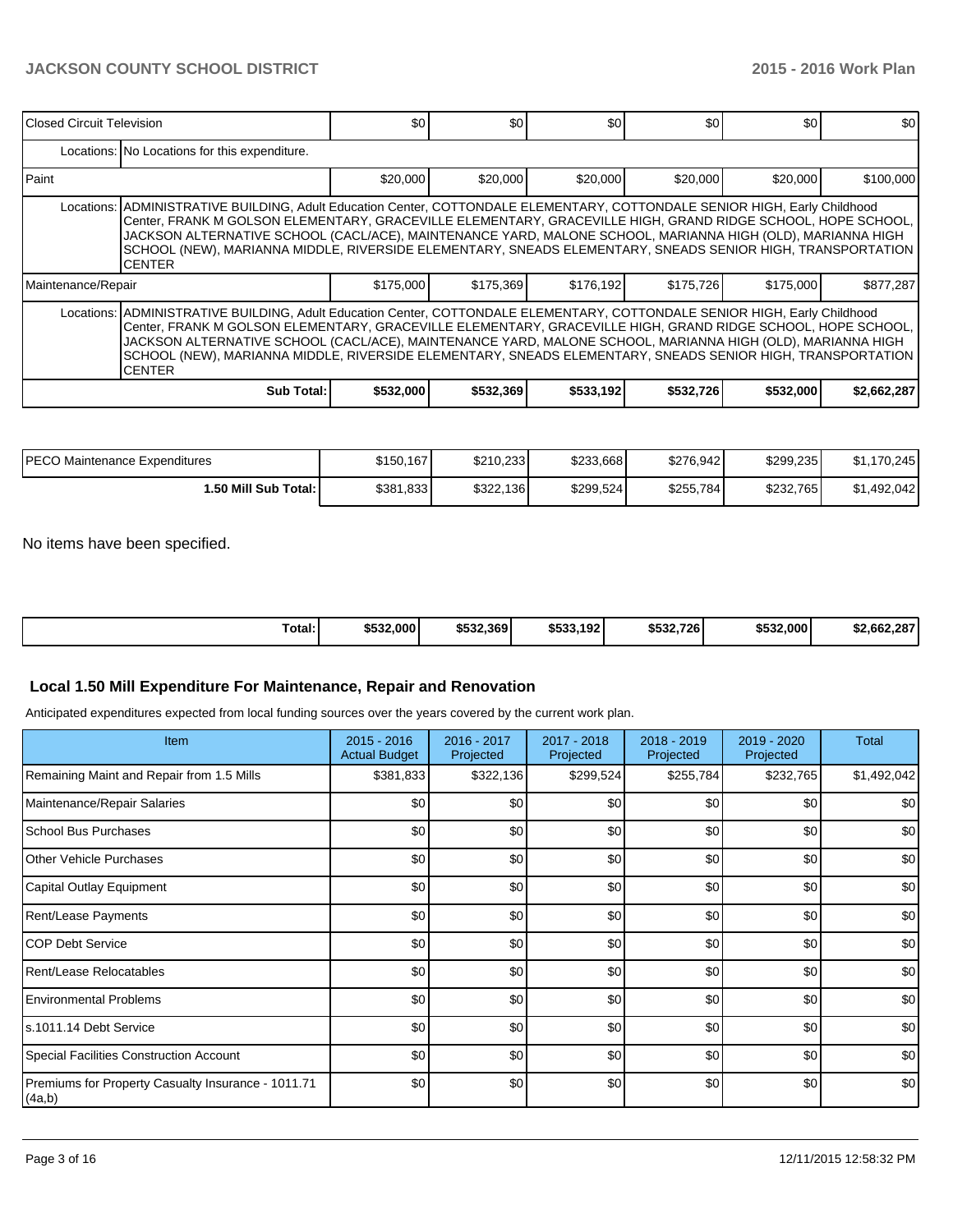| Qualified School Construction Bonds (QSCB) | \$0       | \$0I      | \$0 I     | \$0 <sub>1</sub> | \$0       | \$0         |
|--------------------------------------------|-----------|-----------|-----------|------------------|-----------|-------------|
| Qualified Zone Academy Bonds (QZAB)        | \$0       | \$0 I     | \$0 I     | \$0 <sub>1</sub> | \$0       | \$0         |
| <b>Local Expenditure Totals: I</b>         | \$381,833 | \$322,136 | \$299.524 | \$255,784        | \$232,765 | \$1,492,042 |

# **Revenue**

### **1.50 Mill Revenue Source**

Schedule of Estimated Capital Outlay Revenue from each currently approved source which is estimated to be available for expenditures on the projects included in the tentative district facilities work program. All amounts are NET after considering carryover balances, interest earned, new COP's, 1011.14 and 1011.15 loans, etc. Districts cannot use 1.5-Mill funds for salaries except for those explicitly associated with maintenance/repair projects. (1011.71 (5), F.S.)

| Item                                                                                | Fund | $2015 - 2016$<br><b>Actual Value</b> | $2016 - 2017$<br>Projected | 2017 - 2018<br>Projected | $2018 - 2019$<br>Projected | $2019 - 2020$<br>Projected | Total           |
|-------------------------------------------------------------------------------------|------|--------------------------------------|----------------------------|--------------------------|----------------------------|----------------------------|-----------------|
| $(1)$ Non-exempt property<br>lassessed valuation                                    |      | \$1,656,983,883                      | \$1,704,545,300            | \$1,771,938,325          | \$1,839,485,741            | \$1,911,430,638            | \$8,884,383,887 |
| $(2)$ The Millege projected for<br>discretionary capital outlay per<br>ls.1011.71   |      | 0.37                                 | 0.37                       | 0.37                     | 0.37                       | 0.37                       |                 |
| $(3)$ Full value of the 1.50-Mill<br>discretionary capital outlay per<br>ls.1011.71 |      | \$2,783,733                          | \$2,863,636                | \$2,976,856              | \$3,090,336                | \$3,211,203                | \$14,925,764    |
| $(4)$ Value of the portion of the 1.50<br>-Mill ACTUALLY levied                     | 370  | \$588,561                            | \$605,454                  | \$629,392                | \$653,385                  | \$678,940                  | \$3,155,732     |
| $(5)$ Difference of lines $(3)$ and $(4)$                                           |      | \$2,195,172                          | \$2,258,182                | \$2,347,464              | \$2,436,951                | \$2,532,263                | \$11,770,032    |

# **PECO Revenue Source**

The figure in the row designated "PECO Maintenance" will be subtracted from funds available for new construction because PECO maintenance dollars cannot be used for new construction.

| <b>Item</b>                   | Fund | $2015 - 2016$<br><b>Actual Budget</b> | 2016 - 2017<br>Projected | 2017 - 2018<br><b>Projected</b> | $2018 - 2019$<br>Projected | 2019 - 2020<br>Projected | Total       |
|-------------------------------|------|---------------------------------------|--------------------------|---------------------------------|----------------------------|--------------------------|-------------|
| IPECO New Construction        | 340  | \$0                                   | \$0 I                    | \$0                             | \$OI                       | \$0 <sub>1</sub>         | \$0         |
| PECO Maintenance Expenditures |      | \$150.167                             | \$210.233                | \$233.668                       | \$276.942                  | \$299.235                | \$1,170,245 |
|                               |      | \$150.167                             | \$210.233                | \$233,668                       | \$276.942                  | \$299,235                | \$1,170,245 |

# **CO & DS Revenue Source**

Revenue from Capital Outlay and Debt Service funds.

| <b>Item</b>                                     | Fund | $2015 - 2016$<br><b>Actual Budget</b> | 2016 - 2017<br>Projected | 2017 - 2018<br>Projected | $2018 - 2019$<br>Projected | $2019 - 2020$<br>Projected | Total     |
|-------------------------------------------------|------|---------------------------------------|--------------------------|--------------------------|----------------------------|----------------------------|-----------|
| CO & DS Cash Flow-through<br><b>Distributed</b> | 360  | \$67.356                              | \$67.356                 | \$67.356                 | \$67.356                   | \$67,356                   | \$336,780 |
| CO & DS Interest on<br>Undistributed CO         | 360  | \$2,016                               | \$2,016                  | \$2,016                  | \$2.016                    | \$2,016                    | \$10,080  |
|                                                 |      | \$69,372                              | \$69,372                 | \$69,372                 | \$69,372                   | \$69,372                   | \$346,860 |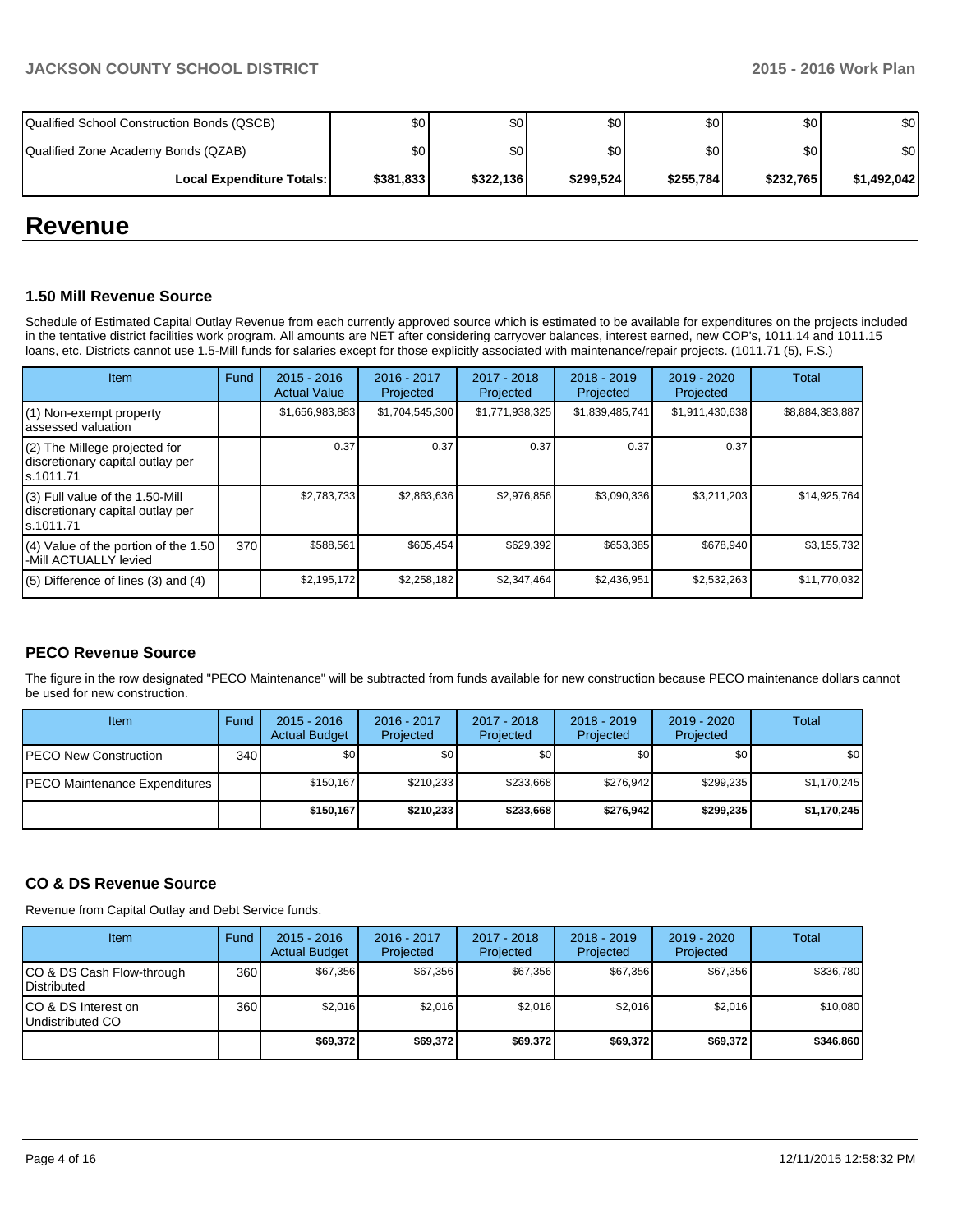# **Fair Share Revenue Source**

Nothing reported for this section. All legally binding commitments for proportionate fair-share mitigation for impacts on public school facilities must be included in the 5-year district work program.

# **Sales Surtax Referendum**

Specific information about any referendum for a 1-cent or ½-cent surtax referendum during the previous year.

**Did the school district hold a surtax referendum during the past fiscal year 2014 - 2015?**

No

# **Additional Revenue Source**

Any additional revenue sources

| Item                                                                                                   | 2015 - 2016<br><b>Actual Value</b> | 2016 - 2017<br>Projected | 2017 - 2018<br>Projected | 2018 - 2019<br>Projected | 2019 - 2020<br>Projected | <b>Total</b> |
|--------------------------------------------------------------------------------------------------------|------------------------------------|--------------------------|--------------------------|--------------------------|--------------------------|--------------|
| Proceeds from a s.1011.14/15 F.S. Loans                                                                | \$0                                | \$0                      | \$0                      | \$0                      | \$0                      | \$0          |
| District Bonds - Voted local bond<br>referendum proceeds per s.9, Art VII<br><b>State Constitution</b> | \$0                                | \$0                      | \$0                      | \$0                      | \$0                      | \$0          |
| Proceeds from Special Act Bonds                                                                        | \$0                                | \$0                      | \$0                      | \$0                      | \$0                      | \$0          |
| Estimated Revenue from CO & DS Bond<br>Sale                                                            | \$0                                | \$0                      | \$0                      | \$0                      | \$0                      | \$0          |
| Proceeds from Voted Capital<br>Improvements millage                                                    | \$0                                | \$0                      | \$0                      | \$0                      | \$0                      | \$0          |
| Other Revenue for Other Capital Projects                                                               | \$0                                | \$0                      | \$0                      | \$0                      | \$0                      | \$0          |
| Proceeds from 1/2 cent sales surtax<br>authorized by school board                                      | \$1,050,000                        | \$2,100,000              | \$2,100,000              | \$2,100,000              | \$2,100,000              | \$9,450,000  |
| Proceeds from local governmental<br>infrastructure sales surtax                                        | \$0                                | \$0                      | \$0                      | \$0                      | \$0                      | \$0          |
| Proceeds from Certificates of<br>Participation (COP's) Sale                                            | \$0                                | \$0                      | \$0                      | \$0                      | \$0                      | \$0          |
| Classrooms First Bond proceeds amount<br>authorized in FY 1997-98                                      | \$0                                | \$0                      | \$0                      | \$0                      | \$0                      | \$0          |
| <b>Classrooms for Kids</b>                                                                             | \$0                                | \$0                      | \$0                      | \$0                      | \$0                      | \$0          |
| <b>District Equity Recognition</b>                                                                     | \$0                                | \$0                      | \$0                      | \$0                      | \$0                      | \$0          |
| <b>Federal Grants</b>                                                                                  | \$0                                | \$0                      | \$0                      | \$0                      | \$0                      | \$0          |
| Proportionate share mitigation (actual<br>cash revenue only, not in kind donations)                    | \$0                                | \$0                      | \$0                      | \$0                      | \$0                      | \$0          |
| Impact fees received                                                                                   | \$0                                | \$0                      | \$0                      | \$0                      | \$0                      | \$0          |
| Private donations                                                                                      | \$0                                | \$0                      | \$0                      | \$0                      | \$0                      | \$0          |
| Grants from local governments or not-for-<br>profit organizations                                      | \$0                                | \$0                      | \$0                      | \$0                      | \$0                      | \$0          |
| Interest, Including Profit On Investment                                                               | \$0                                | \$0                      | \$0                      | \$0                      | \$0                      | \$0          |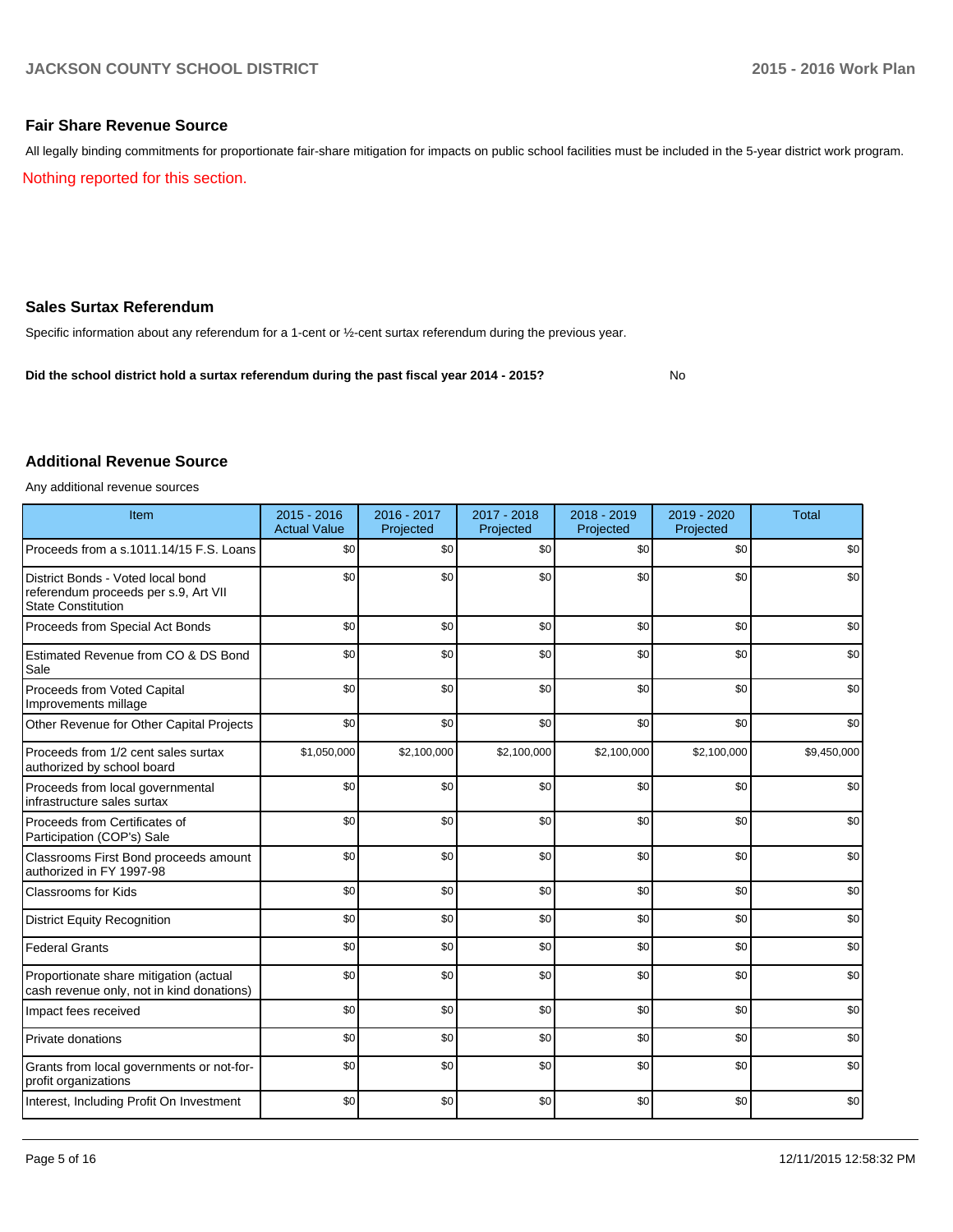# **JACKSON COUNTY SCHOOL DISTRICT 2015 - 2016 Work Plan**

| Revenue from Bonds pledging proceeds<br>Ifrom 1 cent or 1/2 cent Sales Surtax                               | \$0         | \$0         | \$0         | \$0         | \$0         | \$0         |
|-------------------------------------------------------------------------------------------------------------|-------------|-------------|-------------|-------------|-------------|-------------|
| Total Fund Balance Carried Forward                                                                          | \$571,094   | \$0         | \$0         | \$0         | \$0         | \$571,094   |
| General Capital Outlay Obligated Fund<br>Balance Carried Forward From Total<br>Fund Balance Carried Forward | \$0         | \$0         | \$0         | \$0         | \$0         | \$0         |
| Special Facilities Construction Account                                                                     | \$0         | \$0         | \$0         | \$0         | \$0         | \$0         |
| IOne Cent - 1/2 Cent Sales Surtax Debt<br>Service From Total Fund Balance Carried<br><b>IForward</b>        | (\$509,225) | \$0         | \$0         | \$0         | \$0         | (\$509,225) |
| Capital Outlay Projects Funds Balance<br>l Carried Forward From Total Fund<br>Balance Carried Forward       | \$0         | \$0         | \$0         | \$0         | \$0         | \$0         |
| <b>Subtotal</b>                                                                                             | \$1,111,869 | \$2,100,000 | \$2,100,000 | \$2,100,000 | \$2,100,000 | \$9,511,869 |

# **Total Revenue Summary**

| <b>Item Name</b>                                           | $2015 - 2016$<br><b>Budget</b> | $2016 - 2017$<br>Projected | 2017 - 2018<br>Projected | $2018 - 2019$<br>Projected | $2019 - 2020$<br>Projected | <b>Five Year Total</b> |
|------------------------------------------------------------|--------------------------------|----------------------------|--------------------------|----------------------------|----------------------------|------------------------|
| Local 1.5 Mill Discretionary Capital Outlay<br>Revenue     | \$588.561                      | \$605.454                  | \$629.392                | \$653.385                  | \$678.940                  | \$3,155,732            |
| PECO and 1.5 Mill Maint and Other 1.5<br>Mill Expenditures | (\$381,833)                    | (S322.136)                 | (\$299,524)              | (S255,784)                 | (\$232,765)                | (\$1,492,042)          |
| IPECO Maintenance Revenue                                  | \$150.167                      | \$210,233                  | \$233.668                | \$276.942                  | \$299.235                  | \$1,170,245            |
| <b>Available 1.50 Mill for New</b><br><b>Construction</b>  | \$206,728                      | \$283,318                  | \$329.868                | \$397,601                  | \$446.175                  | \$1,663,690            |

| <b>Item Name</b>                 | $2015 - 2016$<br><b>Budget</b> | 2016 - 2017<br>Projected | 2017 - 2018<br>Projected | $2018 - 2019$<br>Projected | 2019 - 2020<br>Projected | <b>Five Year Total</b> |
|----------------------------------|--------------------------------|--------------------------|--------------------------|----------------------------|--------------------------|------------------------|
| ICO & DS Revenue                 | \$69,372                       | \$69,372                 | \$69,372                 | \$69,372                   | \$69,372                 | \$346,860              |
| IPECO New Construction Revenue   | \$0                            | \$0                      | \$0                      | \$0                        | \$0                      | \$0                    |
| <b>Other/Additional Revenue</b>  | \$1,111,869                    | \$2,100,000              | \$2,100,000              | \$2,100,000                | \$2,100,000              | \$9,511,869            |
| <b>Total Additional Revenuel</b> | \$1,181,241                    | \$2,169,372              | \$2,169,372              | \$2,169,372                | \$2,169,372              | \$9,858,729            |
| <b>Total Available Revenue</b>   | \$1,387,969                    | \$2,452,690              | \$2,499,240              | \$2,566,973                | \$2,615,547              | \$11,522,419           |

# **Project Schedules**

# **Capacity Project Schedules**

A schedule of capital outlay projects necessary to ensure the availability of satisfactory classrooms for the projected student enrollment in K-12 programs.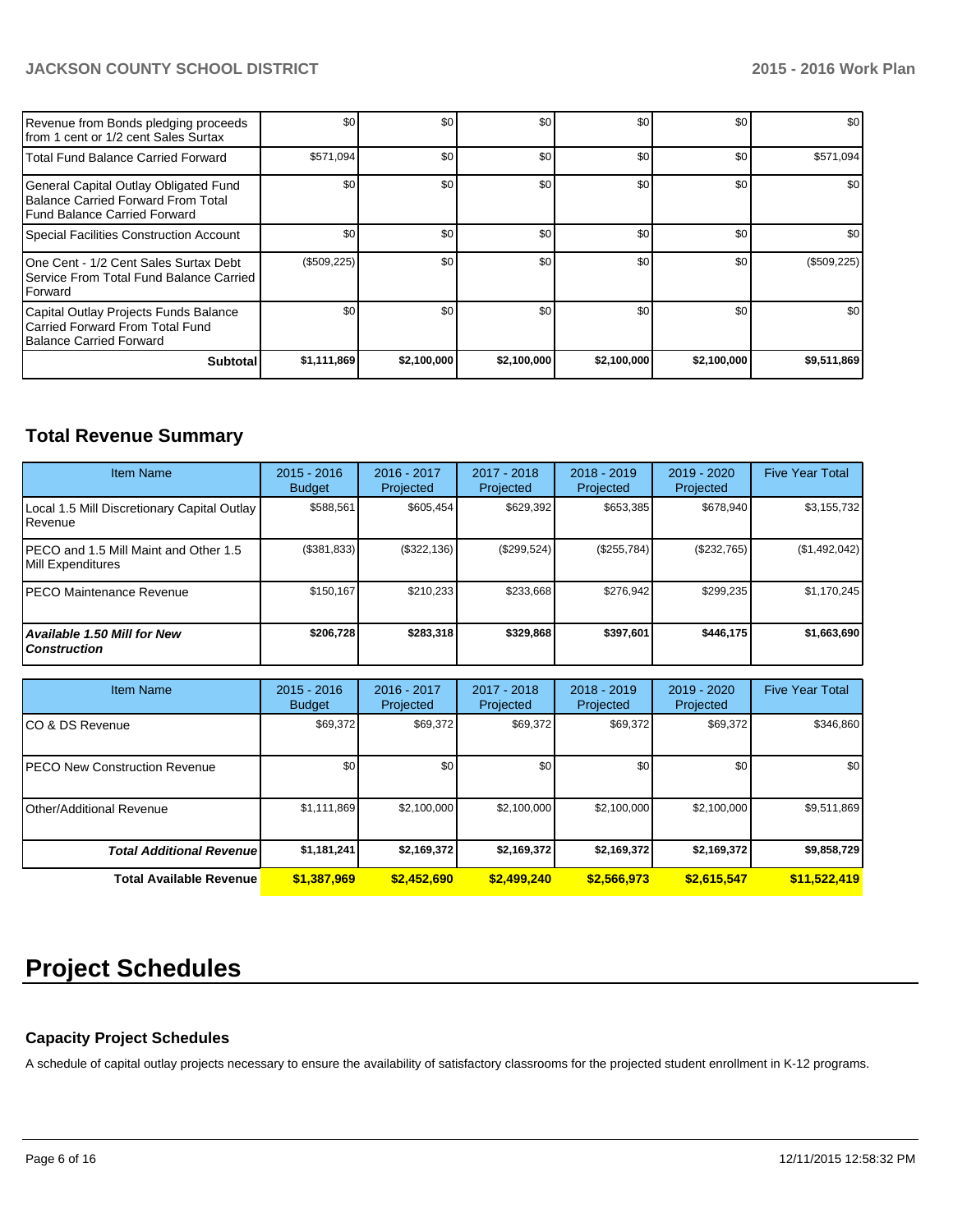# **JACKSON COUNTY SCHOOL DISTRICT 2015 - 2016 Work Plan**

| <b>Project Description</b>                  | Location                  |                  | $2015 - 2016$ | 2016 - 2017 | 2017 - 2018 | 2018 - 2019    | 2019 - 2020  | <b>Total</b>   | Funded |
|---------------------------------------------|---------------------------|------------------|---------------|-------------|-------------|----------------|--------------|----------------|--------|
| New K-8 School<br><b>Special Facilities</b> | Location not<br>specified | Planned<br>Cost: | \$0           | \$2,863,636 | \$2,976,856 | \$3,090,336    | \$0          | \$8,930,828 No |        |
|                                             | <b>Student Stations:</b>  |                  |               |             |             | 2,424          | 0            | 2,424          |        |
|                                             | <b>Total Classrooms:</b>  |                  |               |             |             | 128            | 0            | 128            |        |
|                                             |                           | $\Omega$         |               | 0           | 395,956     | $\overline{0}$ | 395,956      |                |        |
|                                             |                           |                  |               |             |             |                |              |                |        |
|                                             | <b>Planned Cost:</b>      |                  | \$0           | \$2,863,636 | \$2,976,856 | \$3,090,336    | \$0          | \$8,930,828    |        |
|                                             | <b>Student Stations:</b>  |                  | 0             |             | 0           | 2,424          | $\bf{0}$     | 2,424          |        |
|                                             | <b>Total Classrooms:</b>  |                  | $\bf{0}$      | 0           | 0           | 128            | $\mathbf{0}$ | 128            |        |

**Gross Sq Ft: 0 0 0 395,956 0 395,956**

# **Other Project Schedules**

Major renovations, remodeling, and additions of capital outlay projects that do not add capacity to schools.

| <b>Project Description</b>                               | Location                               | $2015 - 2016$<br><b>Actual Budget</b> | 2016 - 2017<br>Projected | 2017 - 2018<br>Projected | 2018 - 2019<br>Projected | 2019 - 2020<br>Projected | Total           | <b>Funded</b> |
|----------------------------------------------------------|----------------------------------------|---------------------------------------|--------------------------|--------------------------|--------------------------|--------------------------|-----------------|---------------|
| Lighting, Window, Fire Alarm<br>Retrofit (District Wide) | Location not specified                 | \$0                                   | \$0                      | \$0                      | \$0                      | \$1,200,000              | \$1,200,000 No  |               |
| Various Technology Projects<br>District Wide             | Location not specified                 | \$210,000                             | \$0                      | \$0                      | \$0                      | \$420,000                | \$630,000 Yes   |               |
| l Remodel Food Service                                   | <b>COTTONDALE</b><br><b>ELEMENTARY</b> | \$0                                   | \$0                      | \$0                      | \$0                      | \$800,000                | \$800,000 No    |               |
| <b>Undetermined Survey</b><br>Recommended Projects       | Location not specified                 | \$1,050,369                           | \$2,425,090              | \$2,471,640              | \$2,539,373              | \$131,547                | \$8,618,019 Yes |               |
| Paving Projects District Wide                            | Location not specified                 | \$0                                   | \$0                      | \$0                      | \$0                      | \$3,800,000              | \$3,800,000 No  |               |
| Bus Loading/Campus Paving                                | <b>COTTONDALE</b><br><b>ELEMENTARY</b> | \$0                                   | \$0                      | \$0                      | \$0                      | \$300,000                | \$300,000 No    |               |
| New Fire Alarm                                           | <b>COTTONDALE</b><br><b>ELEMENTARY</b> | \$100,000                             | \$0                      | \$0                      | \$0                      | \$0                      | \$100,000 Yes   |               |
| Portable Leases                                          | Location not specified                 | \$27,600                              | \$27,600                 | \$27,600                 | \$27,600                 | \$64,000                 | \$174,400 Yes   |               |
| l Food Service Ref/Freeze                                | Location not specified                 | \$0                                   | \$0                      | \$0                      | \$0                      | \$150,000                | \$150,000 No    |               |
| <b>Chiller Plant</b>                                     | <b>GRACEVILLE HIGH</b>                 | \$0                                   | \$0                      | \$0                      | \$0                      | \$2,000,000              | \$2,000,000 Yes |               |
|                                                          |                                        | \$1,387,969                           | \$2,452,690              | \$2,499,240              | \$2,566,973              | \$8,865,547              | \$17,772,419    |               |

# **Additional Project Schedules**

Any projects that are not identified in the last approved educational plant survey.

Nothing reported for this section.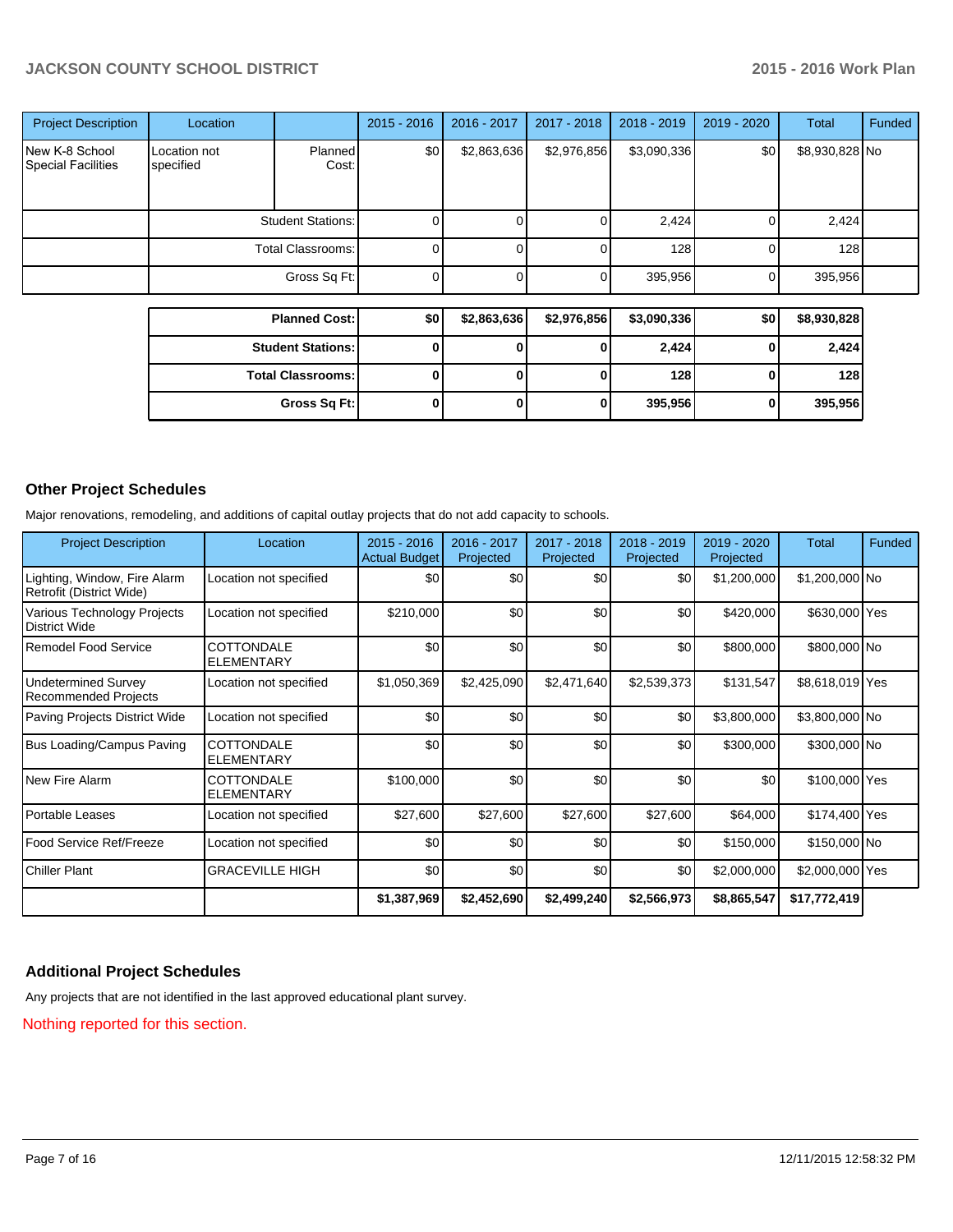# **Non Funded Growth Management Project Schedules**

Schedule indicating which projects, due to planned development, that CANNOT be funded from current revenues projected over the next five years.

Nothing reported for this section.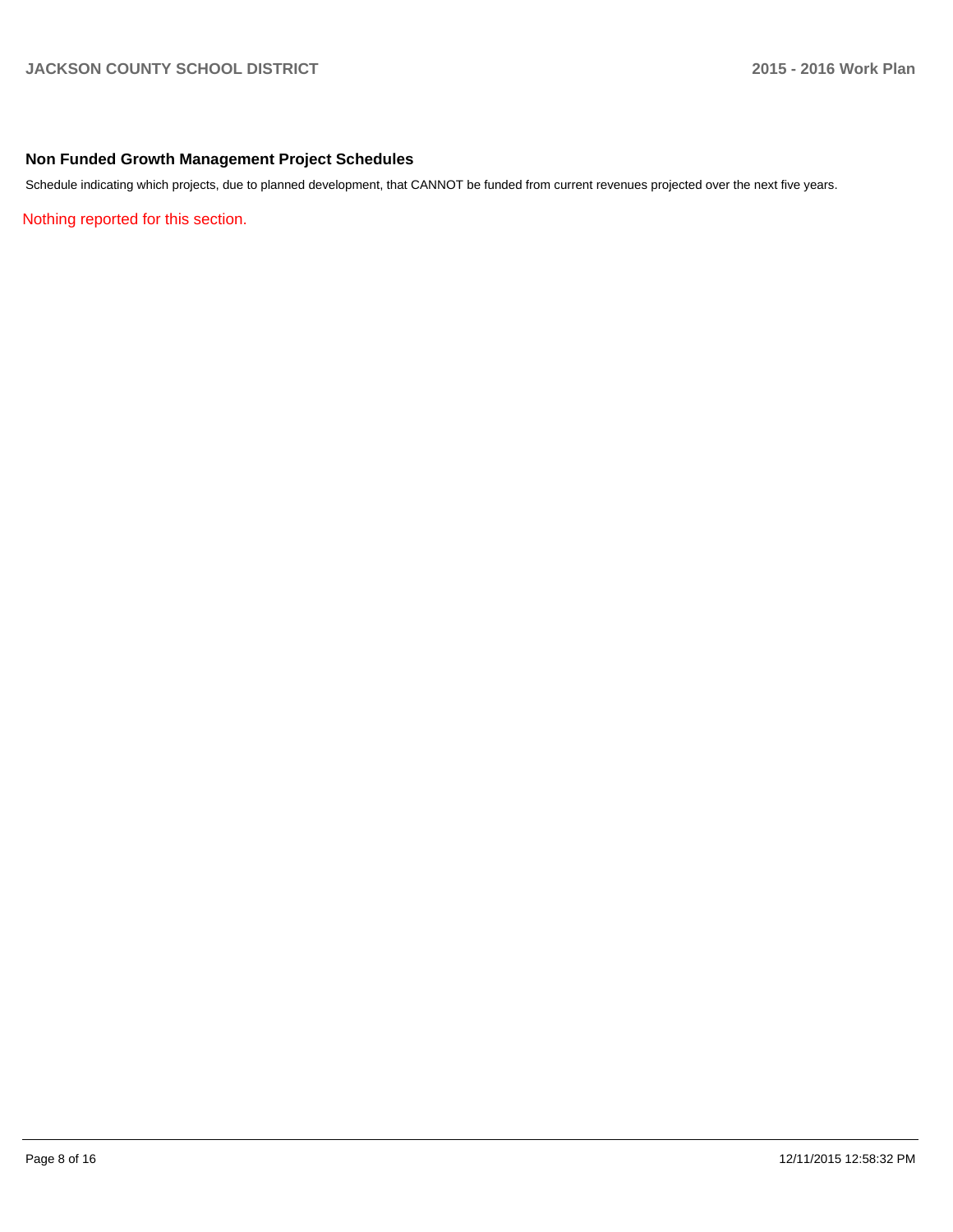# **Capacity Tracking**

| Location                                        | $2015 -$<br>2016 Satis.<br>Stu. Sta. | Actual<br>$2015 -$<br>2016 FISH<br>Capacity | Actual<br>$2014 -$<br>2015<br><b>COFTE</b> | # Class<br><b>Rooms</b> | Actual<br>Average<br>$2015 -$<br>2016 Class<br><b>Size</b> | Actual<br>$2015 -$<br>2016<br><b>Utilization</b> | <b>New</b><br>Stu.<br>Capacity | <b>New</b><br>Rooms to<br>be<br>Added/Re<br>moved | Projected<br>$2019 -$<br>2020<br><b>COFTE</b> | Projected<br>$2019 -$<br>2020<br><b>Utilization</b> | Projected<br>$2019 -$<br>2020 Class<br><b>Size</b> |
|-------------------------------------------------|--------------------------------------|---------------------------------------------|--------------------------------------------|-------------------------|------------------------------------------------------------|--------------------------------------------------|--------------------------------|---------------------------------------------------|-----------------------------------------------|-----------------------------------------------------|----------------------------------------------------|
| MARIANNA HIGH (OLD)                             | 258                                  | 258                                         | 21                                         | 13                      | $\overline{2}$                                             | 8.00 %                                           | $\Omega$                       | $\Omega$                                          | $\Omega$                                      | 0.00%                                               | $\mathbf 0$                                        |
| <b>FRANK M GOLSON</b><br><b>ELEMENTARY</b>      | 776                                  | 776                                         | 729                                        | 43                      | 17                                                         | 94.00 %                                          | $\Omega$                       | $\Omega$                                          | 646                                           | 83.00 %                                             | 15                                                 |
| <b>RIVERSIDE</b><br><b>ELEMENTARY</b>           | 831                                  | 831                                         | 647                                        | 41                      | 16                                                         | 78.00 %                                          | $\Omega$                       | $\Omega$                                          | 524                                           | 63.00%                                              | 13                                                 |
| <b>MARIANNA MIDDLE</b>                          | 914                                  | 822                                         | 603                                        | 42                      | 14                                                         | 73.00 %                                          | $\Omega$                       | $\Omega$                                          | 591                                           | 72.00 %                                             | 14                                                 |
| <b>MALONE SCHOOL</b>                            | 750                                  | 675                                         | 488                                        | 36                      | 14                                                         | 72.00 %                                          | $\Omega$                       | $\Omega$                                          | 420                                           | 62.00%                                              | 12                                                 |
| <b>SNEADS SENIOR HIGH</b>                       | 562                                  | 421                                         | 350                                        | 23                      | 15                                                         | 83.00 %                                          | $\Omega$                       | $\Omega$                                          | 337                                           | 80.00%                                              | 15                                                 |
| <b>SNEADS ELEMENTARY</b>                        | 588                                  | 588                                         | 476                                        | 31                      | 15                                                         | 81.00 %                                          | $\Omega$                       | $\Omega$                                          | 442                                           | 75.00 %                                             | 14                                                 |
| <b>GRAND RIDGE SCHOOL</b>                       | 810                                  | 729                                         | 578                                        | 38                      | 15                                                         | 79.00 %                                          | $\Omega$                       | $\Omega$                                          | 512                                           | 70.00%                                              | 13                                                 |
| HOPE SCHOOL                                     | 144                                  | 144                                         | 140                                        | 12                      | 12                                                         | 97.00 %                                          | $\Omega$                       | $\Omega$                                          | 111                                           | 77.00 %                                             | 9                                                  |
| <b>COTTONDALE SENIOR</b><br><b>HIGH</b>         | 674                                  | 606                                         | 433                                        | 28                      | 15                                                         | 71.00 %                                          | $\Omega$                       | $\Omega$                                          | 431                                           | 71.00%                                              | 15                                                 |
| COTTONDALE<br><b>ELEMENTARY</b>                 | 518                                  | 518                                         | 424                                        | 28                      | 15                                                         | 82.00 %                                          | $\Omega$                       | $\Omega$                                          | 366                                           | 71.00%                                              | 13                                                 |
| <b>GRACEVILLE</b><br><b>ELEMENTARY</b>          | 496                                  | 496                                         | 319                                        | 26                      | 12                                                         | 64.00 %                                          | $\Omega$                       | $\Omega$                                          | 266                                           | 54.00%                                              | 10                                                 |
| <b>GRACEVILLE HIGH</b>                          | 487                                  | 438                                         | 318                                        | 20                      | 16                                                         | 73.00 %                                          | $\Omega$                       | $\Omega$                                          | 310                                           | 71.00%                                              | 16                                                 |
| <b>Adult Education Center</b>                   | 50                                   | 151                                         | $\Omega$                                   | $\overline{c}$          | $\overline{0}$                                             | 0.00%                                            | $\Omega$                       | $\Omega$                                          | 0                                             | 0.00%                                               | 0                                                  |
| <b>JACKSON ALTERNATIVE</b><br>SCHOOL (CACL/ACE) | 389                                  | 389                                         | 90                                         | 17                      | 5 <sup>1</sup>                                             | 23.00 %                                          | $\Omega$                       | $\Omega$                                          | 91                                            | 23.00 %                                             | 5                                                  |
| Early Childhood Center                          | 346                                  | 346                                         | 49                                         | 18                      | 3                                                          | 14.00 %                                          | $\Omega$                       | $\Omega$                                          | 20                                            | 6.00%                                               | $\mathbf{1}$                                       |
| <b>MARIANNA HIGH</b><br>SCHOOL (NEW)            | 1,211                                | 1,089                                       | 741                                        | 45                      | 16                                                         | 68.00 %                                          | $\Omega$                       | $\Omega$                                          | 690                                           | 63.00%                                              | 15                                                 |
|                                                 | 9,804                                | 9,277                                       | 6,404                                      | 463                     | 14                                                         | 69.03%                                           | $\bf{0}$                       | $\Omega$                                          | 5,757                                         | 62.06%                                              | 12                                                 |

The COFTE Projected Total (5,757) for 2019 - 2020 must match the Official Forecasted COFTE Total (5,757 ) for 2019 - 2020 before this section can be completed. In the event that the COFTE Projected Total does not match the Official forecasted COFTE, then the Balanced Projected COFTE Table should be used to balance COFTE.

| Projected COFTE for 2019 - 2020 |       | <b>Grade Level Type</b> | <b>Balanced Projected</b><br>COFTE for 2019 - 2020 |
|---------------------------------|-------|-------------------------|----------------------------------------------------|
| Elementary (PK-3)               | 1.843 |                         |                                                    |
| Middle (4-8)                    | 2.296 |                         |                                                    |
|                                 |       | Elementary (PK-3)       |                                                    |
|                                 |       |                         |                                                    |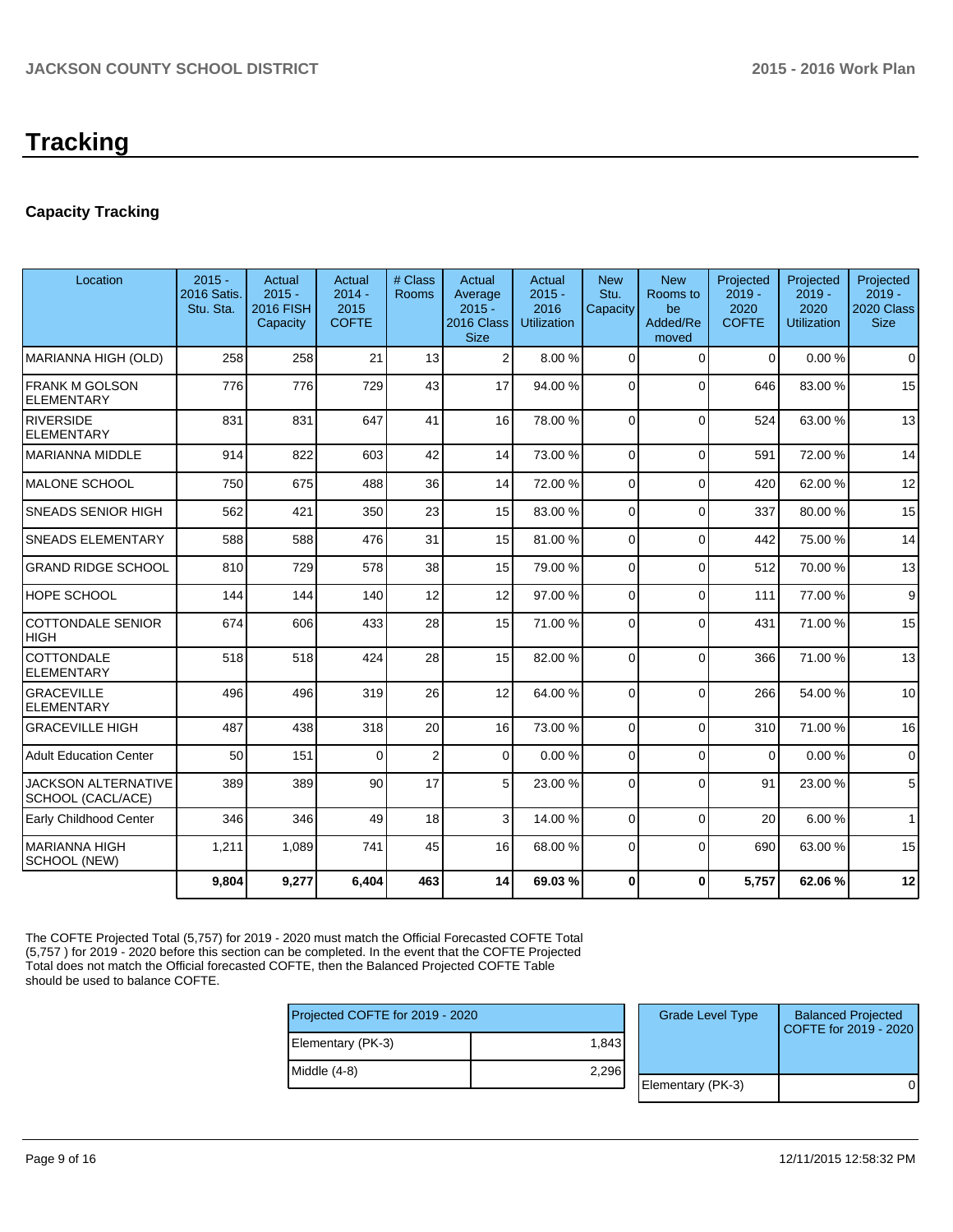| High (9-12) | 1,618 | Middle $(4-8)$ |       |
|-------------|-------|----------------|-------|
|             | 5,757 | High (9-12)    |       |
|             |       |                | 5,757 |

#### **Relocatable Replacement**

Number of relocatable classrooms clearly identified and scheduled for replacement in the school board adopted financially feasible 5-year district work program.

| Location                                 | $-2016$<br>$2015 -$ | 2016 - 2017 | 2017 - 2018 | $2018 - 2019$ | $2019 - 2020$ | Year 5 Total |
|------------------------------------------|---------------------|-------------|-------------|---------------|---------------|--------------|
| <b>Total Relocatable Replacements: I</b> |                     | o           |             |               |               |              |

#### **Charter Schools Tracking**

Information regarding the use of charter schools.

Nothing reported for this section.

#### **Special Purpose Classrooms Tracking**

The number of classrooms that will be used for certain special purposes in the current year, by facility and type of classroom, that the district will, 1), not use for educational purposes, and 2), the co-teaching classrooms that are not open plan classrooms and will be used for educational purposes.

| School                                 | <b>School Type</b> | $#$ of Elementary<br>K-3 Classrooms I   | # of Middle 4-8<br><b>Classrooms</b> | # of High $9-12$<br><b>Classrooms</b> | # of $ESE$<br>Classrooms | # of Combo<br><b>Classrooms</b> | <b>Total</b><br><b>Classrooms</b> |
|----------------------------------------|--------------------|-----------------------------------------|--------------------------------------|---------------------------------------|--------------------------|---------------------------------|-----------------------------------|
| <b>Total Educational Classrooms: I</b> |                    |                                         |                                      |                                       |                          |                                 |                                   |
| School                                 | <b>School Type</b> | $\#$ of Elementary<br>LK-3 Classrooms I | # of Middle 4-8<br><b>Classrooms</b> | # of High $9-12$<br><b>Classrooms</b> | # of $ESE$<br>Classrooms | # of Combo<br><b>Classrooms</b> | Total<br>Classrooms               |
| <b>Total Co-Teaching Classrooms:</b>   |                    |                                         |                                      |                                       |                          |                                 | 01                                |

#### **Infrastructure Tracking**

**Necessary offsite infrastructure requirements resulting from expansions or new schools. This section should include infrastructure information related to capacity project schedules and other project schedules (Section 4).**

Not Specified

**Proposed location of planned facilities, whether those locations are consistent with the comprehensive plans of all affected local governments, and recommendations for infrastructure and other improvements to land adjacent to existing facilities. Provisions of 1013.33(12), (13) and (14) and 1013.36 must be addressed for new facilities planned within the 1st three years of the plan (Section 5).**

Not Specified

**Consistent with Comp Plan?** No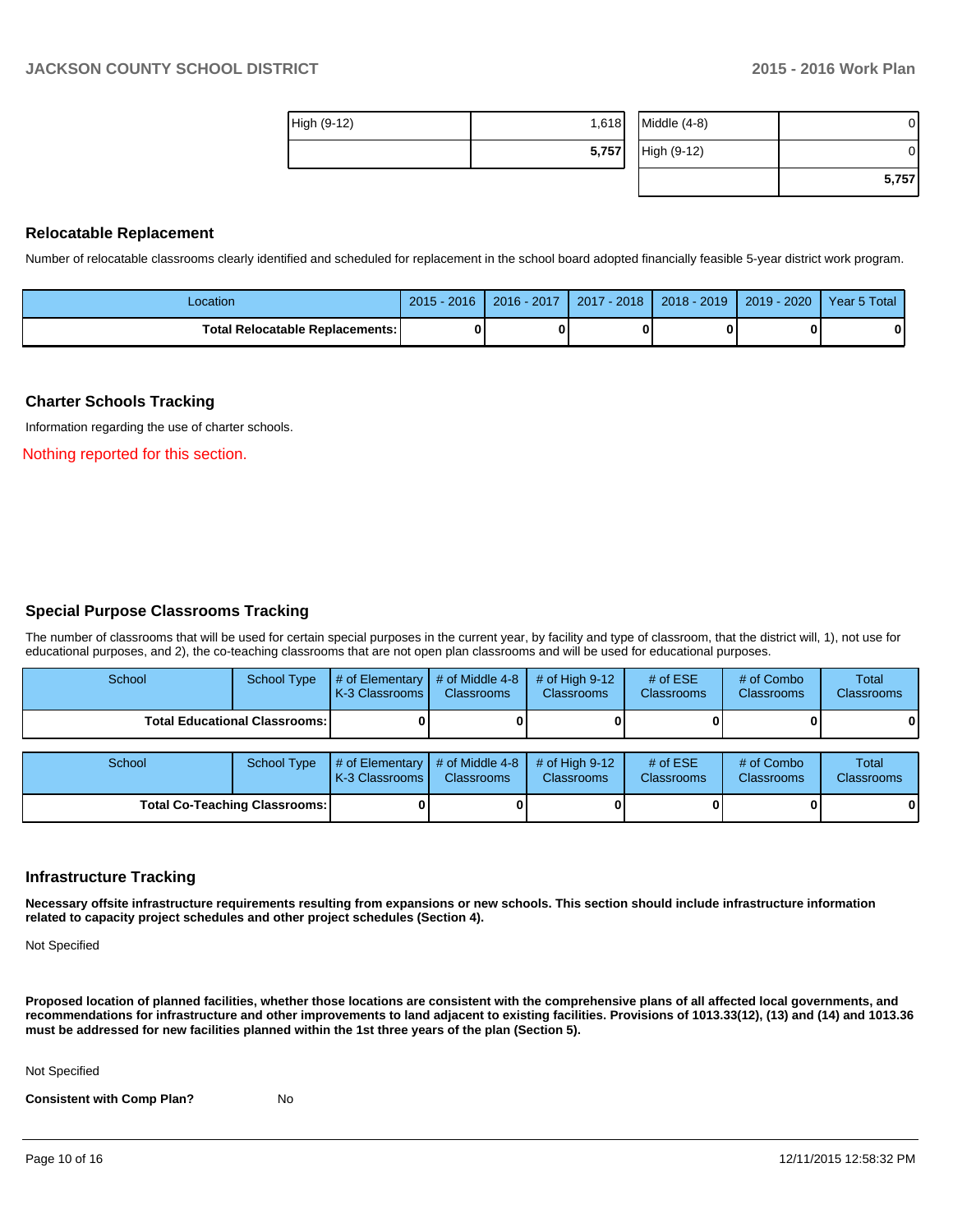## **Net New Classrooms**

The number of classrooms, by grade level and type of construction, that were added during the last fiscal year.

| List the net new classrooms added in the 2014 - 2015 fiscal year.                                                                                       |                              |                          | List the net new classrooms to be added in the 2015 - 2016 fiscal<br>Ivear. |                                                                        |                              |                          |                                |                        |
|---------------------------------------------------------------------------------------------------------------------------------------------------------|------------------------------|--------------------------|-----------------------------------------------------------------------------|------------------------------------------------------------------------|------------------------------|--------------------------|--------------------------------|------------------------|
| "Classrooms" is defined as capacity carrying classrooms that are added to increase<br>capacity to enable the district to meet the Class Size Amendment. |                              |                          |                                                                             | Totals for fiscal year 2015 - 2016 should match totals in Section 15A. |                              |                          |                                |                        |
| Location                                                                                                                                                | $2014 - 2015$ #<br>Permanent | 2014 - 2015 #<br>Modular | $2014 - 2015$ #<br>Relocatable                                              | $2014 - 2015$<br>Total                                                 | $2015 - 2016$ #<br>Permanent | 2015 - 2016 #<br>Modular | $2015 - 2016$ #<br>Relocatable | $2015 - 2016$<br>Total |
| Elementary (PK-3)                                                                                                                                       |                              |                          |                                                                             |                                                                        |                              |                          |                                | ΟI                     |
| Middle (4-8)                                                                                                                                            |                              |                          |                                                                             |                                                                        |                              |                          |                                | $\Omega$               |
| High (9-12)                                                                                                                                             |                              |                          |                                                                             |                                                                        |                              |                          |                                | $\Omega$               |
|                                                                                                                                                         |                              |                          |                                                                             |                                                                        |                              |                          | 0                              | $\mathbf{0}$           |

# **Relocatable Student Stations**

Number of students that will be educated in relocatable units, by school, in the current year, and the projected number of students for each of the years in the workplan.

| <b>Site</b>                           | $2015 - 2016$ | 2016 - 2017 | 2017 - 2018 | 2018 - 2019 | 2019 - 2020 | 5 Year Average |
|---------------------------------------|---------------|-------------|-------------|-------------|-------------|----------------|
| MARIANNA HIGH (OLD)                   | 0             | $\Omega$    | 0           | $\Omega$    | U           | $\overline{0}$ |
| <b>FRANK M GOLSON ELEMENTARY</b>      | 44            | 44          | 44          | 44          | 44          | 44             |
| <b>RIVERSIDE ELEMENTARY</b>           | 132           | 136         | 136         | 136         | 136         | 135            |
| MARIANNA MIDDLE                       | 44            | 44          | 44          | 44          | 44          | 44             |
| IMALONE SCHOOL                        | 0             | 0           | 0           | $\Omega$    | $\Omega$    | $\overline{0}$ |
| <b>SNEADS SENIOR HIGH</b>             | 0             | 0           | $\Omega$    | $\Omega$    | 0           | $\overline{0}$ |
| JACKSON ALTERNATIVE SCHOOL (CACL/ACE) | 44            | 44          | 44          | 44          | 44          | 44             |
| Early Childhood Center                | 36            | 36          | 36          | 36          | 36          | 36             |
| <b>GRACEVILLE ELEMENTARY</b>          | 0             | 0           | $\Omega$    | $\Omega$    | $\Omega$    | $\overline{0}$ |
| <b>GRACEVILLE HIGH</b>                | 0             | 0           | ∩           | $\Omega$    | 0           | $\overline{0}$ |
| <b>Adult Education Center</b>         | $\Omega$      | $\Omega$    | 0           | $\Omega$    | 0           | $\overline{0}$ |
| <b>SNEADS ELEMENTARY</b>              | 110           | 110         | 110         | 110         | 110         | 110            |
| <b>GRAND RIDGE SCHOOL</b>             | 22            | 18          | 18          | 18          | 18          | 19             |
| <b>HOPE SCHOOL</b>                    | 72            | 75          | 75          | 75          | 75          | 74             |
| <b>COTTONDALE SENIOR HIGH</b>         | $\Omega$      | 0           | $\Omega$    | $\Omega$    | $\Omega$    | $\overline{0}$ |
| <b>COTTONDALE ELEMENTARY</b>          | 18            | 18          | 18          | 18          | 18          | 18             |
| MARIANNA HIGH SCHOOL (NEW)            | 0             | 0           | 0           | $\Omega$    | 0           | $\overline{0}$ |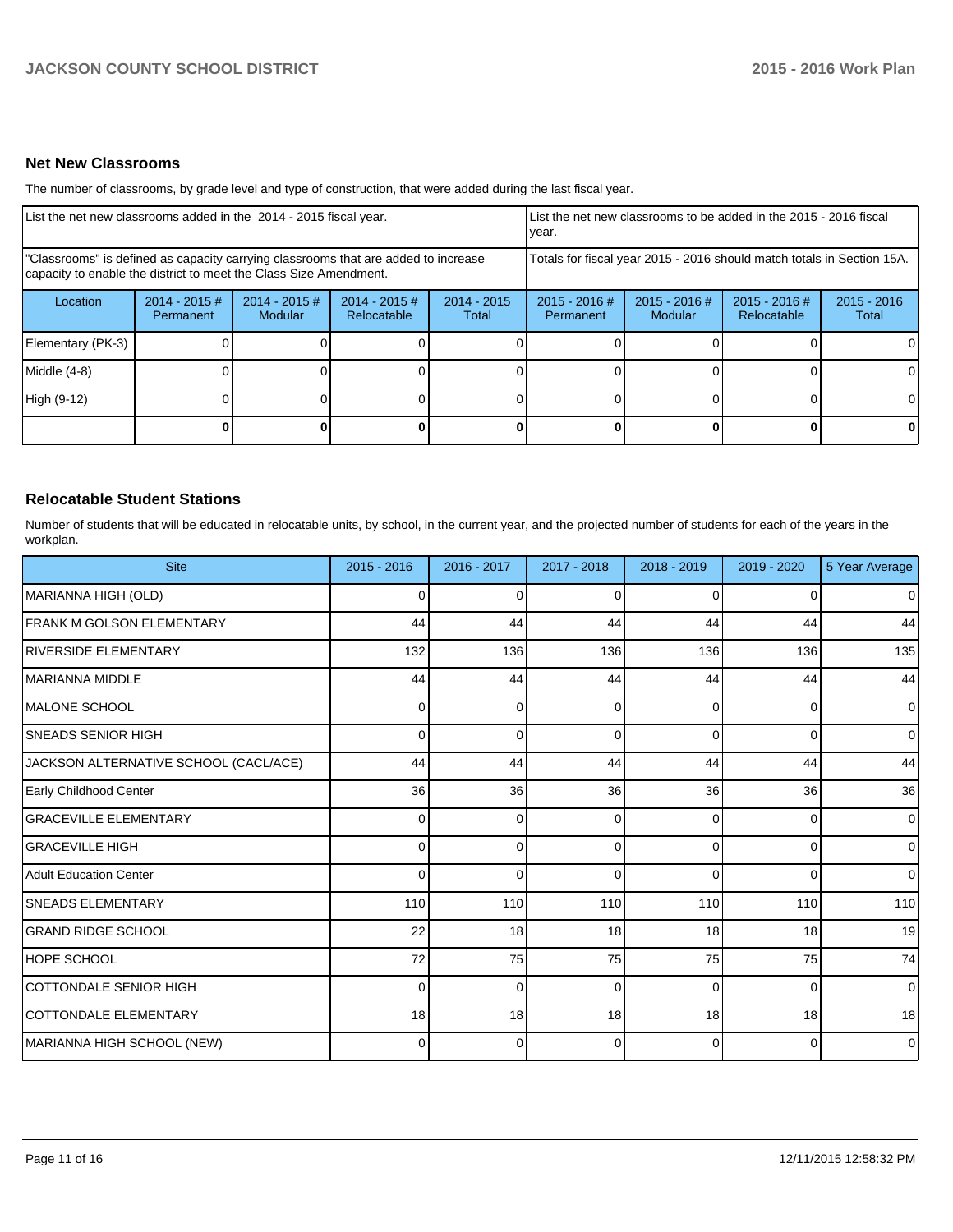# **JACKSON COUNTY SCHOOL DISTRICT 2015 - 2016 Work Plan**

| Totals for JACKSON COUNTY SCHOOL DISTRICT         |       |       |       |       |       |       |
|---------------------------------------------------|-------|-------|-------|-------|-------|-------|
| Total students in relocatables by year.           | 522   | 525   | 525   | 525   | 525   | 524   |
| Total number of COFTE students projected by year. | 6,317 | 6,173 | 6,055 | 5,915 | 5.757 | 6,043 |
| Percent in relocatables by year.                  | 8 % l | 9%    | 9%    | 9%    | 9%    | 9%    |

# **Leased Facilities Tracking**

Exising leased facilities and plans for the acquisition of leased facilities, including the number of classrooms and student stations, as reported in the educational plant survey, that are planned in that location at the end of the five year workplan.

| Location                              | # of Leased<br>Classrooms 2015 -<br>2016 | <b>FISH Student</b><br><b>Stations</b> | Owner                           | # of Leased<br>Classrooms 2019 -<br>2020 | <b>FISH Student</b><br><b>Stations</b> |
|---------------------------------------|------------------------------------------|----------------------------------------|---------------------------------|------------------------------------------|----------------------------------------|
| MARIANNA HIGH (OLD)                   | $\Omega$                                 | $\Omega$                               |                                 | 0                                        | $\overline{0}$                         |
| FRANK M GOLSON ELEMENTARY             | $\Omega$                                 | 0                                      |                                 | $\Omega$                                 | $\overline{0}$                         |
| <b>RIVERSIDE ELEMENTARY</b>           | 0                                        |                                        | 0 Mobile Modular                |                                          | 22                                     |
| <b>MARIANNA MIDDLE</b>                | 0                                        |                                        | 0 M Space                       | 2                                        | 44                                     |
| IMALONE SCHOOL                        | $\Omega$                                 |                                        |                                 | 0                                        | $\overline{0}$                         |
| <b>SNEADS SENIOR HIGH</b>             | $\Omega$                                 |                                        |                                 | 0                                        | $\overline{0}$                         |
| <b>SNEADS ELEMENTARY</b>              | $\Omega$                                 |                                        | 0 Mobile Modular                |                                          | 22                                     |
| <b>GRAND RIDGE SCHOOL</b>             | $\Omega$                                 |                                        | 0 Mobile Modular                |                                          | 18                                     |
| <b>HOPE SCHOOL</b>                    | $\Omega$                                 |                                        | 0 Mobile Modular<br>and M Space | 4                                        | 65                                     |
| <b>COTTONDALE SENIOR HIGH</b>         | $\Omega$                                 |                                        |                                 | $\Omega$                                 | $\overline{0}$                         |
| COTTONDALE ELEMENTARY                 | $\Omega$                                 | $\Omega$                               |                                 | 0                                        | $\overline{0}$                         |
| <b>GRACEVILLE ELEMENTARY</b>          | $\Omega$                                 | $\Omega$                               |                                 | 0                                        | $\overline{0}$                         |
| <b>GRACEVILLE HIGH</b>                | $\Omega$                                 | 0                                      |                                 | 0                                        | ٥I                                     |
| <b>Adult Education Center</b>         | $\Omega$                                 | 0                                      |                                 | 0                                        | $\overline{0}$                         |
| JACKSON ALTERNATIVE SCHOOL (CACL/ACE) | $\Omega$                                 | ∩                                      |                                 | $\Omega$                                 | $\overline{0}$                         |
| Early Childhood Center                | $\Omega$                                 |                                        |                                 | $\Omega$                                 | 01                                     |
| MARIANNA HIGH SCHOOL (NEW)            | $\Omega$                                 | ∩                                      |                                 | $\Omega$                                 | Οl                                     |
|                                       | $\Omega$                                 | 0                                      |                                 | 9                                        | 171                                    |

# **Failed Standard Relocatable Tracking**

Relocatable units currently reported by school, from FISH, and the number of relocatable units identified as 'Failed Standards'.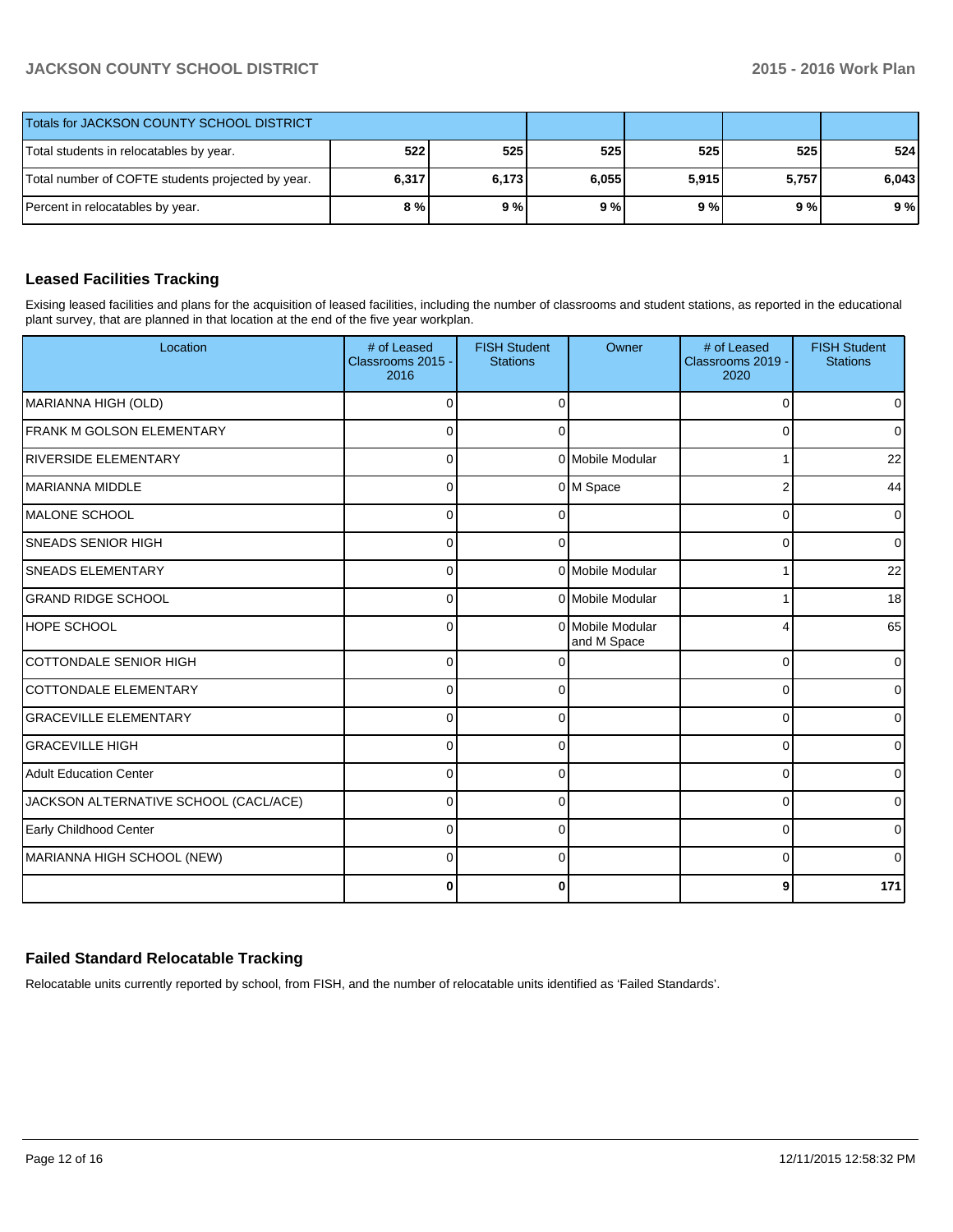Nothing reported for this section.

# **Planning**

# **Class Size Reduction Planning**

**Plans approved by the school board that reduce the need for permanent student stations such as acceptable school capacity levels, redistricting, busing, year-round schools, charter schools, magnet schools, public-private partnerships, multitrack scheduling, grade level organization, block scheduling, or other alternatives.**

None

# **School Closure Planning**

**Plans for the closure of any school, including plans for disposition of the facility or usage of facility space, and anticipated revenues.**

If new K-8 is constructed, Golson Elementary, Riverside Elementary, and Marianna Middle will be combined into the new K-8 Facility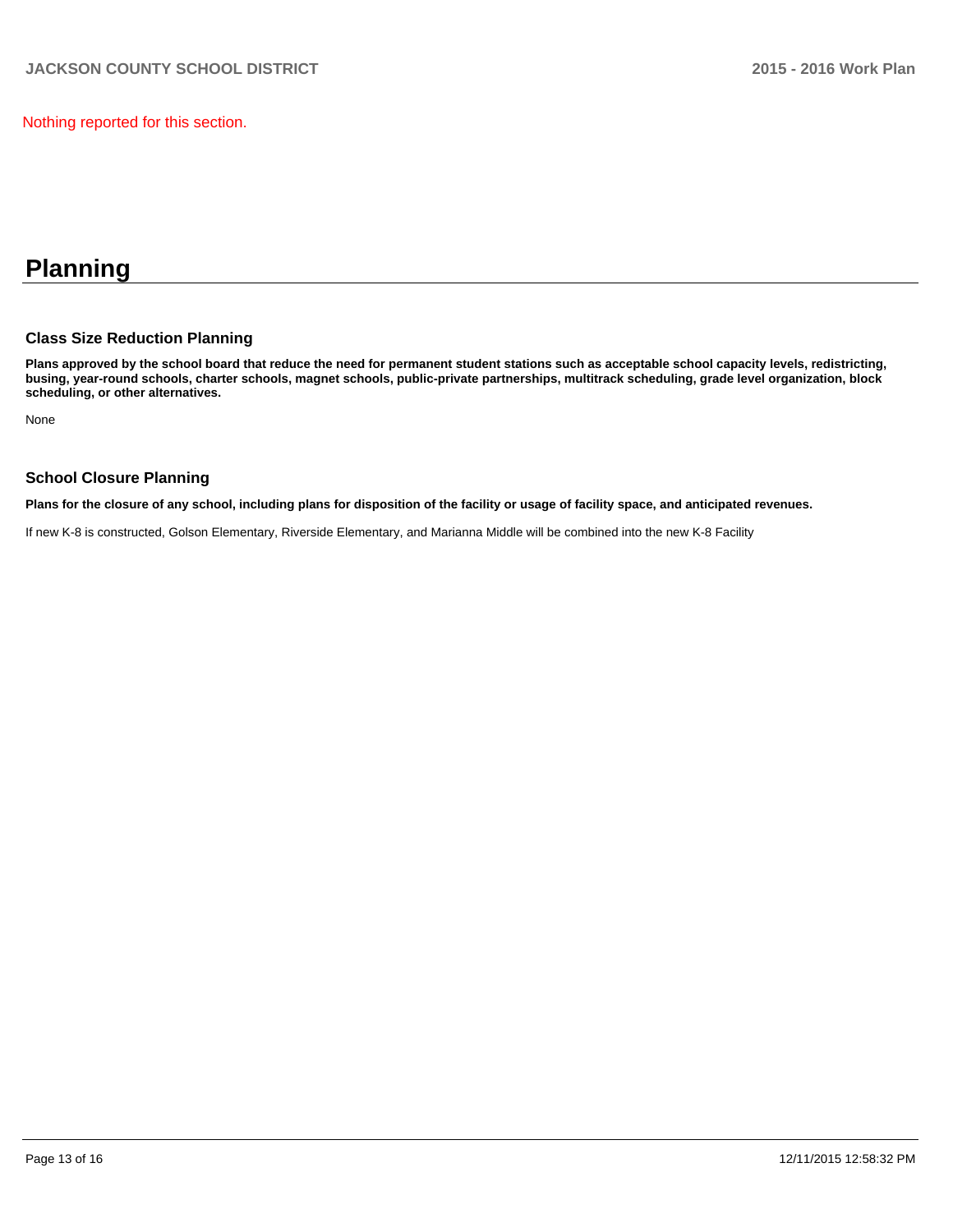# **Long Range Planning**

#### **Ten-Year Maintenance**

District projects and locations regarding the projected need for major renovation, repair, and maintenance projects within the district in years 6-10 beyond the projects plans detailed in the five years covered by the work plan.

Nothing reported for this section.

### **Ten-Year Capacity**

Schedule of capital outlay projects projected to ensure the availability of satisfactory student stations for the projected student enrollment in K-12 programs for the future 5 years beyond the 5-year district facilities work program.

| Project               | Location, Community, Quadrant or other<br>general location | 2019 - 2020 / 2024 - 2025<br><b>Projected Cost</b> |
|-----------------------|------------------------------------------------------------|----------------------------------------------------|
| Additional Classrooms | East Jackson County                                        | \$4,000,000                                        |
|                       |                                                            | \$4,000,000                                        |

### **Ten-Year Planned Utilization**

Schedule of planned capital outlay projects identifying the standard grade groupings, capacities, and planned utilization rates of future educational facilities of the district for both permanent and relocatable facilities.

| <b>Grade Level Projections</b>  | <b>FISH</b><br><b>Student</b><br><b>Stations</b> | <b>Actual 2014 -</b><br>2015 FISH<br>Capacity | Actual<br>$2014 -$<br>2015<br><b>COFTE</b> | Actual 2014 - 2015<br>Utilization | Actual 2015 - 2016 / 2024 - 2025 new<br>Student Capacity to be added/removed | Projected 2024<br>2025 COFTE | Projected 2024 -<br>2025 Utilization |
|---------------------------------|--------------------------------------------------|-----------------------------------------------|--------------------------------------------|-----------------------------------|------------------------------------------------------------------------------|------------------------------|--------------------------------------|
| Elementary - District<br>Totals | 3,403                                            | 3,403                                         | 2,916.00                                   | 85.69 %                           |                                                                              | 2,759                        | 81.08%                               |
| Middle - District Totals        | 3.541                                            | 3.185                                         | 2.537.00                                   | 79.65 %                           |                                                                              | 2.510                        | 78.81 %                              |
| High - District Totals          | 1.773                                            | 1.510                                         | 1.161.00                                   | 76.89 %                           |                                                                              | 1.439                        | 95.30 %                              |
| Other - ESE, etc                | 1.284                                            | 1.334                                         | 268.00                                     | 20.09%                            |                                                                              | 251                          | 18.82 %                              |
|                                 | 10.001                                           | 9,432                                         | 6,882.00                                   | 72.96 %                           |                                                                              | 6,959                        | 73.78%                               |

**Combination schools are included with the middle schools for student stations, capacity, COFTE and utilization purposes because these facilities all have a 90% utilization factor. Use this space to explain or define the grade groupings for combination schools.**

No comments to report.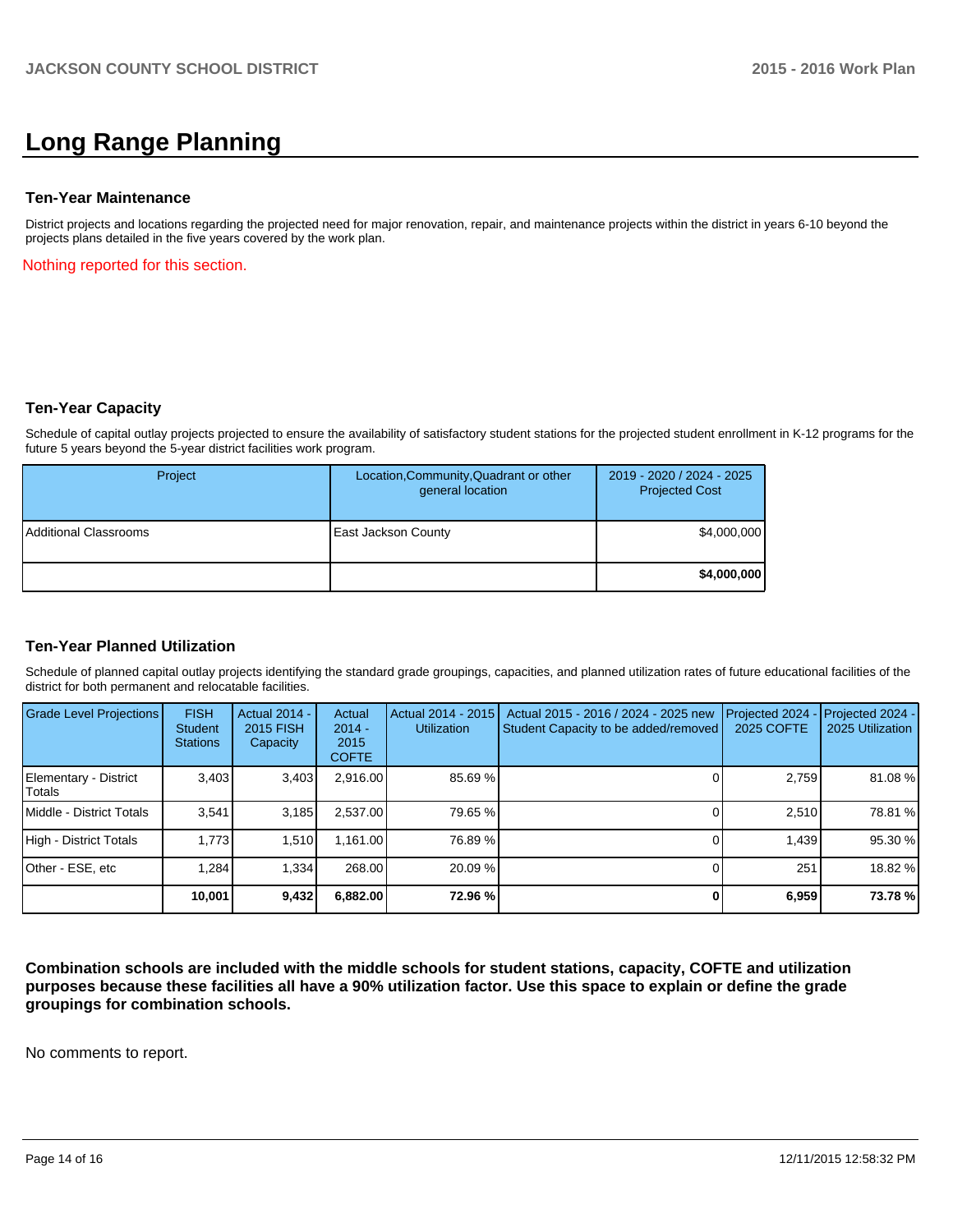#### **Ten-Year Infrastructure Planning**

**Proposed Location of Planned New, Remodeled, or New Additions to Facilities in 06 thru 10 out years (Section 28).**

Additional Classrooms in East Jackson County.

Plans for closure of any school, including plans for disposition of the facility or usage of facility space, and anticipated revenues in the 06 thru 10 out **years (Section 29).**

None

#### **Twenty-Year Maintenance**

District projects and locations regarding the projected need for major renovation, repair, and maintenance projects within the district in years 11-20 beyond the projects plans detailed in the five years covered by the work plan.

Nothing reported for this section.

# **Twenty-Year Capacity**

Schedule of capital outlay projects projected to ensure the availability of satisfactory student stations for the projected student enrollment in K-12 programs for the future 11-20 years beyond the 5-year district facilities work program.

Nothing reported for this section.

### **Twenty-Year Planned Utilization**

Schedule of planned capital outlay projects identifying the standard grade groupings, capacities, and planned utilization rates of future educational facilities of the district for both permanent and relocatable facilities.

| <b>Grade Level Projections</b>   | <b>FISH</b><br><b>Student</b><br><b>Stations</b> | <b>Actual 2014 -</b><br>2015 FISH<br>Capacity | Actual<br>$2014 -$<br>2015<br><b>COFTE</b> | Actual 2014 - 2015<br><b>Utilization</b> | Actual 2015 - 2016 / 2034 - 2035 new<br>Student Capacity to be added/removed | Projected 2034<br>2035 COFTE | Projected 2034 -<br>2035 Utilization |
|----------------------------------|--------------------------------------------------|-----------------------------------------------|--------------------------------------------|------------------------------------------|------------------------------------------------------------------------------|------------------------------|--------------------------------------|
| Elementary - District<br> Totals | 3,403                                            | 3,403                                         | 2,916.00                                   | 85.69 %                                  |                                                                              | 2,759                        | 81.08%                               |
| <b>IMiddle - District Totals</b> | 3.541                                            | 3,185                                         | 2.537.00                                   | 79.65 %                                  |                                                                              | 2.510                        | 78.81 %                              |
| High - District Totals           | 1.773                                            | 1.510                                         | 1.161.00                                   | 76.89 %                                  |                                                                              | 1,439                        | 95.30 %                              |
| Other - ESE, etc                 | 1.284                                            | 1,334                                         | 268.00                                     | $20.09\%$                                |                                                                              | 251                          | 18.82 %                              |
|                                  | 10,001                                           | 9,432                                         | 6,882.00                                   | 72.96 %                                  |                                                                              | 6,959                        | 73.78%                               |